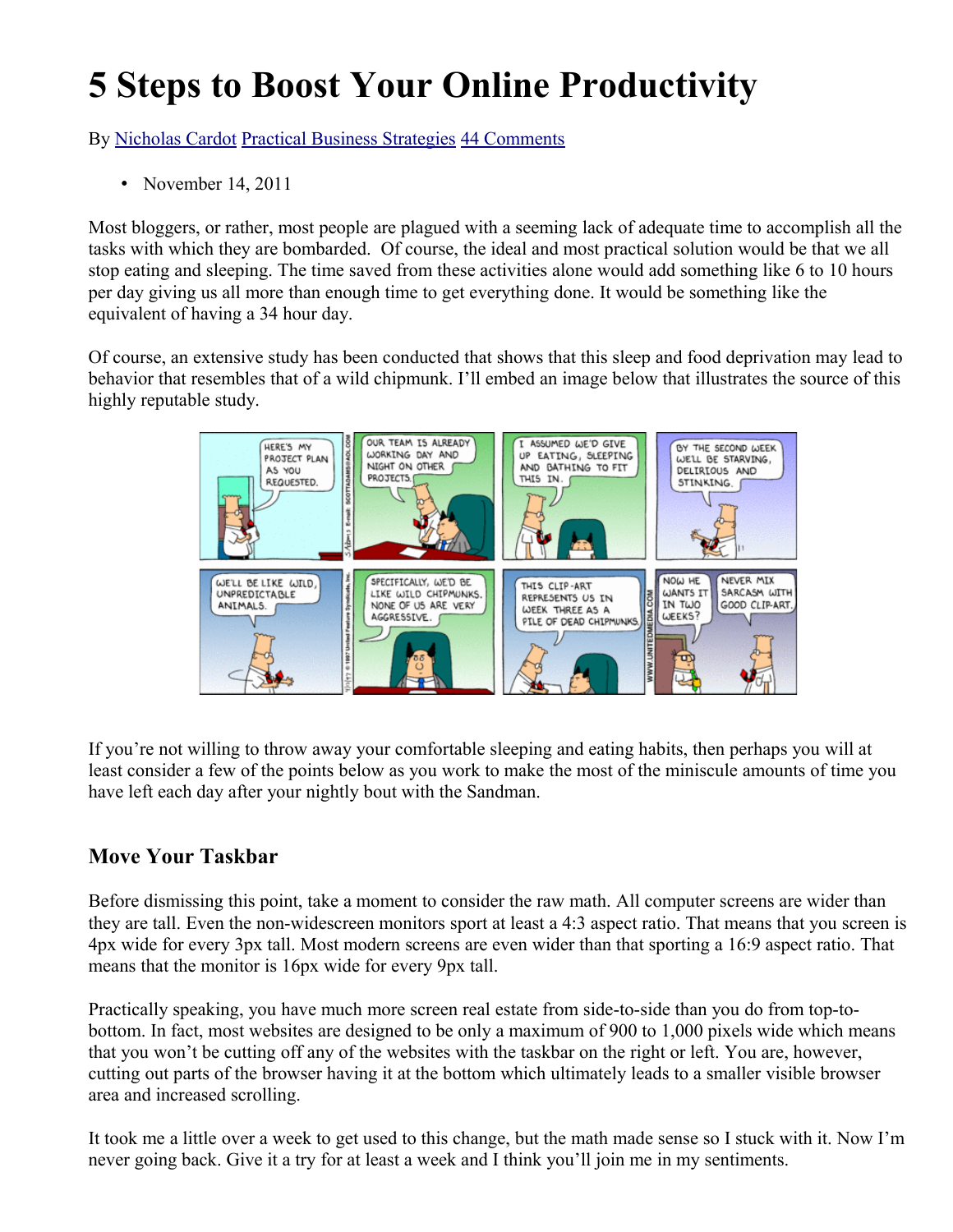## **Use a Free Dropbox Account**

Dropbox is by far the easiest, most effective way to share files across computers. It creates a folder in your *Documents* folder that remains perfectly synchronized across every computer you install it on. The best part? It's free. At least the first 2GB are completely free.



I have Dropbox installed on my laptop, my desktop, and when I was on active duty, I had it installed on my work computer. You can also access and download your files from anywhere simply by logging into their website. I use that feature to access my design files when I'm at school using their computers.

In every possible regard, this is a fantastic tool. [Click here](http://www.sitesketch101.com/dropbox) to get yours set up now! And if Dropbox isn't quite your thing, there are plenty of [sites like Dropbox](http://www.yousendit.com/solutions/dropbox) out there as well.

## **Install A Better Web Browser**

If you're using Internet Explorer, it's time to switch. It is by far the slowest, most out-of-date web browser available on the market today. In a recent article titled *[I Hate Internet Explorer and You Should Too!](http://www.sitesketch101.com/i-hate-internet-explorer/)*, I compared this shockingly inadequate piece of technology to the red-headed stepchild with down syndrome of web browsers.

Switch to Chrome, Safari, or Firefox (listed in order of my personal preference). Even if it takes a week to get used to, I guarantee that you'll be amazed at how much more enjoyable and streamlined your online experience will be.

For more about this, be sure to check out [Finer Browsing](http://finerbrowsing.com/) and join in our crusade against Internet Explorer.

## **Read Above Your Level of Understanding**

If you're only reading the blogs and articles of your peers, you're missing out…big time. Every day that you spend reading fiction, beginner blogging articles, or just drivel is a day of reading that is wasted. I'm not encouraging you to completely avoid fiction and the blogs of your peers, but rather to find a healthy balance.

If you're looking to be successful in a business venture, don't just read my blog. Grab a copy of Fortune, Forbes or Money magazines and learn from folks who are light years ahead of us. If you want to improve your writing, find someone who is an expert at writing and study them like you're back in school.

The point is simple: find someone who is far above you in an area that you hope to grow and learn from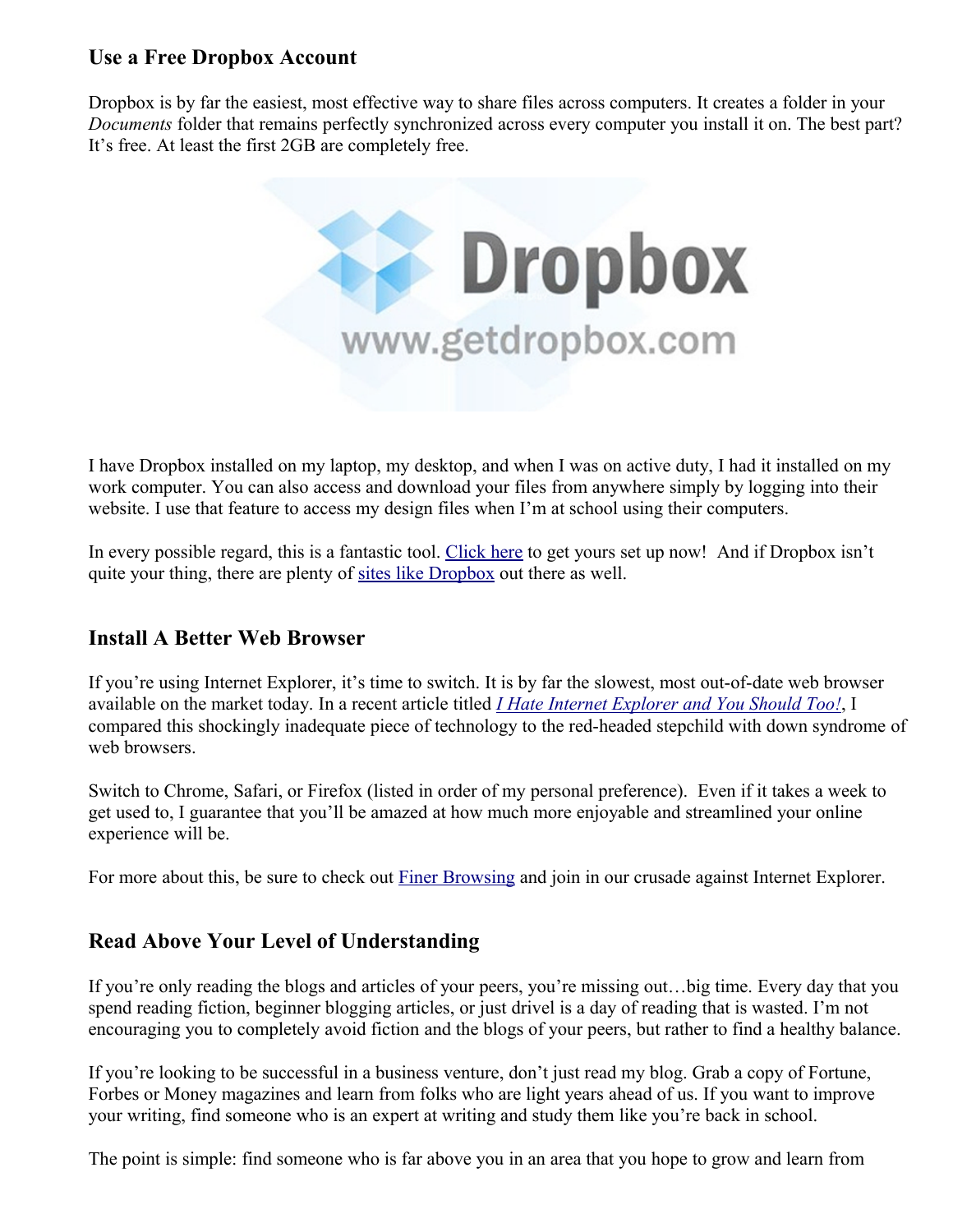them. This is the fastest way to fill your mind with the information that you need to achieve real success in anything.

# **Expand the Way You Think**

Most of you have heard the age-old cliché to think outside the box, but how many of you have any idea what that actually means?

**Practical Exercise:** Here's a quick test to assess your understanding of this concept. Below, I've drawn an image with nothing more than 9 dots evenly placed into 3 rows of 3 dots each. Your challenge is to draw four lines that intersect all 9 dots.

Here are the rules: You may only use 4 lines. You may not pick up your pencil or pen (In other words, each line must begin where the previous line ends.) Your lines may not be curved in any way. They must be straight.

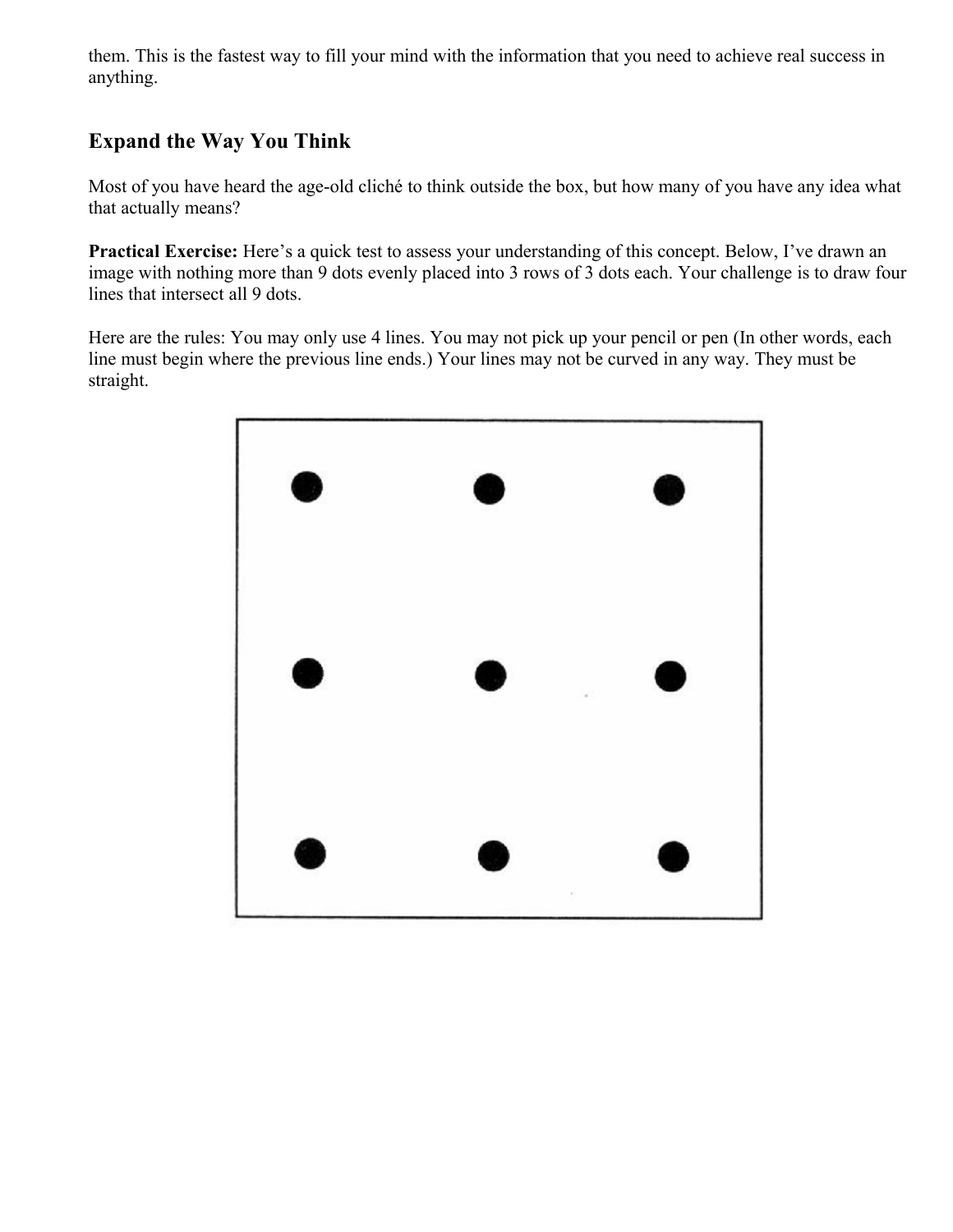I use this example because it is the perfect illustration of our adage. Once you've given up, [click here](http://www.sitesketch101.com/wp-content/uploads/9-dot-solution.jpg) for an image of the solution and a simple lesson that you can take away from this exercise.

**Practical Example:** This week I saw an amazing example of this principle in action over at Nicole Cook's recipes blog, [The Daily Dish](http://dailydishrecipes.com/) (www.dailydishrecipes.com). She has taken the time to create a Google custom search widget in which she has manually selected thousands of recipe blogs and websites to be included in each search. It is the ultimate recipe search.

But she even went one step farther in that she's truncated it all into two copy-and-paste lines of code that others can use to place the incredibly well-designed widget on their own blogs.

When you create something original you set yourself apart from the crowd, and that's powerful. You establish yourself as both a thinker and as a provider of solutions to whatever problem you're reaching out to solve with your creation. This will multiply your online efforts!

So take your pick. You can either give up eating and sleeping, or you can start working smarter and more efficiently in your daily workflow.

What's it going to be?

#### **About Nicholas Cardot**

It's my personal quest to enable every person that I can to unlock that dormant potential concerning their online influence. Also, I'm a geek.

## **44 Comments**

• *Joseph* says: [November 14, 2011 at 11:30 AM](http://www.sitesketch101.com/boost-your-online-productivity/#comment-44880)

I wish i have more than 24hours of working time.. Minus the eating and sleeping time.

[Reply](http://www.sitesketch101.com/boost-your-online-productivity/?replytocom=44880#respond)

• *Nicholas Cardot* says: [November 16, 2011 at 3:13 PM](http://www.sitesketch101.com/boost-your-online-productivity/#comment-44928)

You and me both.

[Reply](http://www.sitesketch101.com/boost-your-online-productivity/?replytocom=44928#respond)

• • *david k waltz* says: [November 14, 2011 at 1:30 PM](http://www.sitesketch101.com/boost-your-online-productivity/#comment-44882)

Nicholas,

Being a finance guy, the numbers example with the task bar is great!

It is very unusual to try. A week huh? Never going back, huh?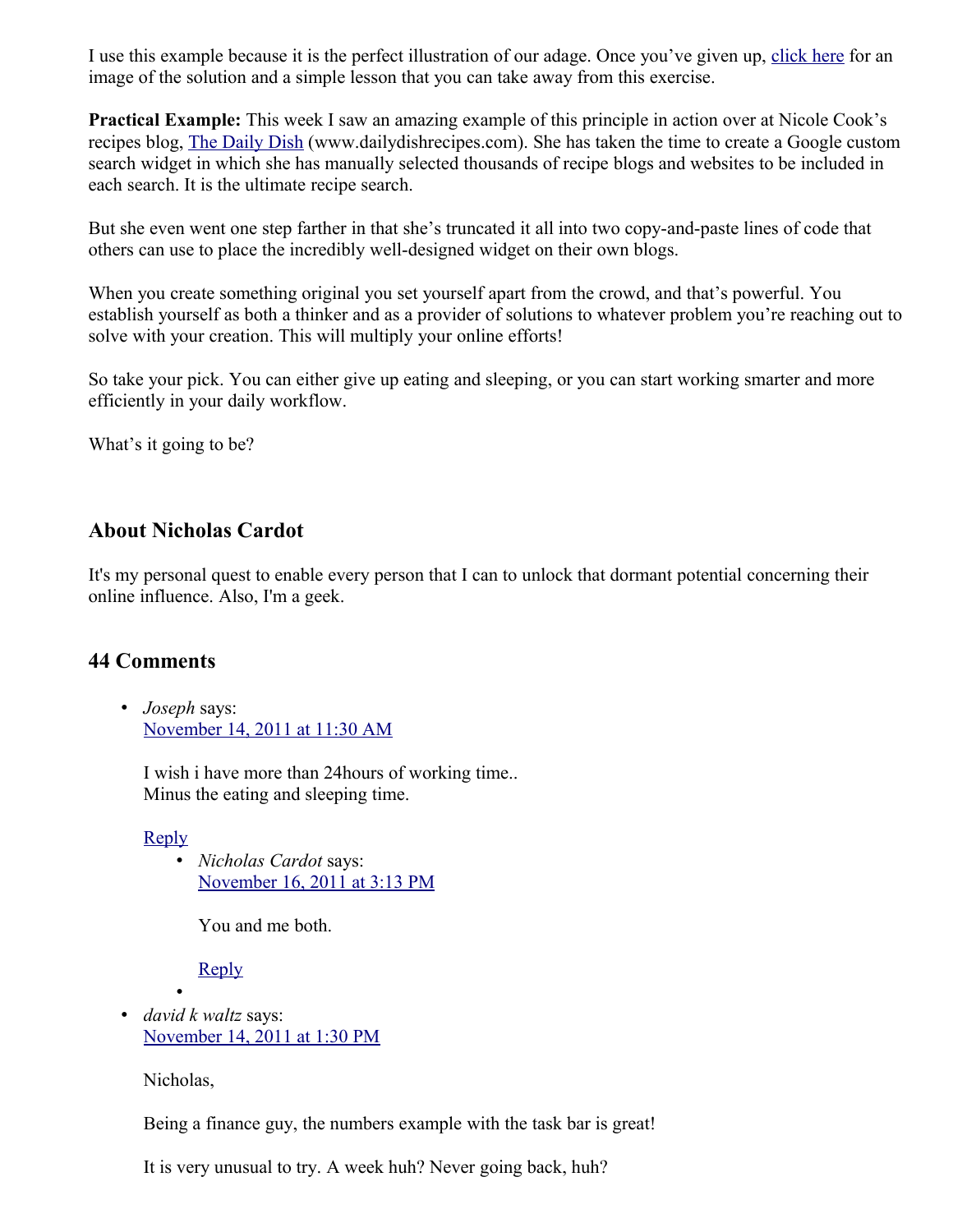You haven't steered us wrong yet, so I will try it for a week. After all, I know where you blog!

[Reply](http://www.sitesketch101.com/boost-your-online-productivity/?replytocom=44882#respond)

• *Nicholas Cardot* says: [November 14, 2011 at 6:17 PM](http://www.sitesketch101.com/boost-your-online-productivity/#comment-44886)

I've had my computers set up like that for a little over a year now, and it honestly feels awkward when I use someone's computer who doesn't use it that way. I'm so used to it and I enjoy it so much.

And yes, if you don't like it, you do know where I blog.

[Reply](http://www.sitesketch101.com/boost-your-online-productivity/?replytocom=44886#respond)

• *David K Waltz* says: [November 29, 2011 at 6:52 AM](http://www.sitesketch101.com/boost-your-online-productivity/#comment-45048)

Nick,

You are correct that it is not that hard to get used to. Thanks for the tip!

**[Reply](http://www.sitesketch101.com/boost-your-online-productivity/?replytocom=45048#respond)** 

• *Khleo Thomas* says: [November 14, 2011 at 3:25 PM](http://www.sitesketch101.com/boost-your-online-productivity/#comment-44884)

•

I already use Firefox but one of your tips seems like it is worth trying. Moving my taskbar to the side so there is more verticle space. The improvement will be minor but should help with productivity.

## [Reply](http://www.sitesketch101.com/boost-your-online-productivity/?replytocom=44884#respond)

• *Nicholas Cardot* says: [November 14, 2011 at 6:20 PM](http://www.sitesketch101.com/boost-your-online-productivity/#comment-44887)

Exactly. I'm constantly looking for little ways to change my workflow to become as efficient as possible. I'll sometimes spend a lot of time now setting something up so that it's automated for the rest of time. That's just how my mind works. I work hard to not have to work hard.

**[Reply](http://www.sitesketch101.com/boost-your-online-productivity/?replytocom=44887#respond)** 

• • *Brian Kinkade* says: [November 14, 2011 at 9:03 PM](http://www.sitesketch101.com/boost-your-online-productivity/#comment-44890)

To keep my productivity up, I try to keep all distractions away as much as possible. Like on my pc, you won't see anything not related to work on my desktop or taskbar. It definitely helps keeps my mind on work, as it should.

I sure would rather work effectively than give up sleep. Thanks for your tips.

[Reply](http://www.sitesketch101.com/boost-your-online-productivity/?replytocom=44890#respond)

• *Nicholas Cardot* says: [November 16, 2011 at 3:15 PM](http://www.sitesketch101.com/boost-your-online-productivity/#comment-44929)

That's a good tip as well. I should probably do more of that. I usually have all 3 of my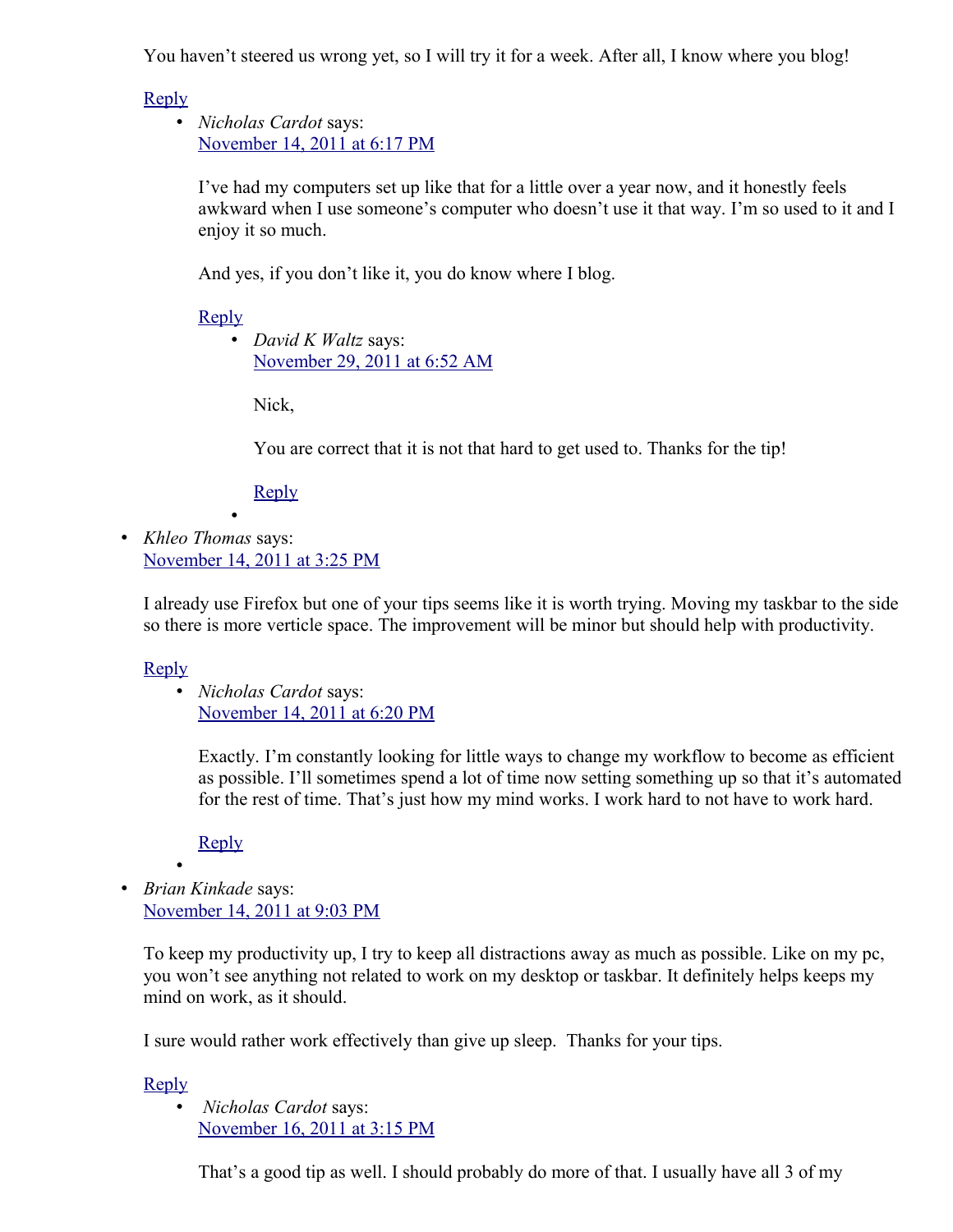monitors full of applications at any given time.

[Reply](http://www.sitesketch101.com/boost-your-online-productivity/?replytocom=44929#respond)

• • *Tushar* says: [November 15, 2011 at 1:42 PM](http://www.sitesketch101.com/boost-your-online-productivity/#comment-44904)

i dont know people accept it or not but a good web browser is very important for a successful blogging career. You need to have the best tools around and the same goes with the browser

### [Reply](http://www.sitesketch101.com/boost-your-online-productivity/?replytocom=44904#respond)

• *Nicholas Cardot* says: [November 16, 2011 at 3:21 PM](http://www.sitesketch101.com/boost-your-online-productivity/#comment-44930)

That's definitely true.

[Reply](http://www.sitesketch101.com/boost-your-online-productivity/?replytocom=44930#respond)

• • *Mark* says: [November 15, 2011 at 2:29 PM](http://www.sitesketch101.com/boost-your-online-productivity/#comment-44905)

I hope that I can stop time so that I can work and play the time when I wanted to be with my family.

[Reply](http://www.sitesketch101.com/boost-your-online-productivity/?replytocom=44905#respond)

• *Mark* says: [November 15, 2011 at 2:30 PM](http://www.sitesketch101.com/boost-your-online-productivity/#comment-44906)

I also wanted to be a boss someday so I will know why the deadlines are just too tight

[Reply](http://www.sitesketch101.com/boost-your-online-productivity/?replytocom=44906#respond) • *Jack* says: [November 15, 2011 at 10:04 PM](http://www.sitesketch101.com/boost-your-online-productivity/#comment-44911)

IE makes me crazy. Pages don't render correctly and it just slows me down.

[Reply](http://www.sitesketch101.com/boost-your-online-productivity/?replytocom=44911#respond)

• *Ava Jae* says: [November 15, 2011 at 10:25 PM](http://www.sitesketch101.com/boost-your-online-productivity/#comment-44913)

Once I switched to Chrome, I never went back. It's easily my favorite browser–so much so that I often accidentally do searches in the address bar when I'm using other browsers on computers that aren't mine. Oops.

[Reply](http://www.sitesketch101.com/boost-your-online-productivity/?replytocom=44913#respond)

• *LaRae Quy* says: [November 15, 2011 at 11:16 PM](http://www.sitesketch101.com/boost-your-online-productivity/#comment-44915)

Thanks for reminding me I need to spruce up my website . . . you're right – it's important to set ourselves apart from the crowd.

I tried Firefox but never got the hang of it . .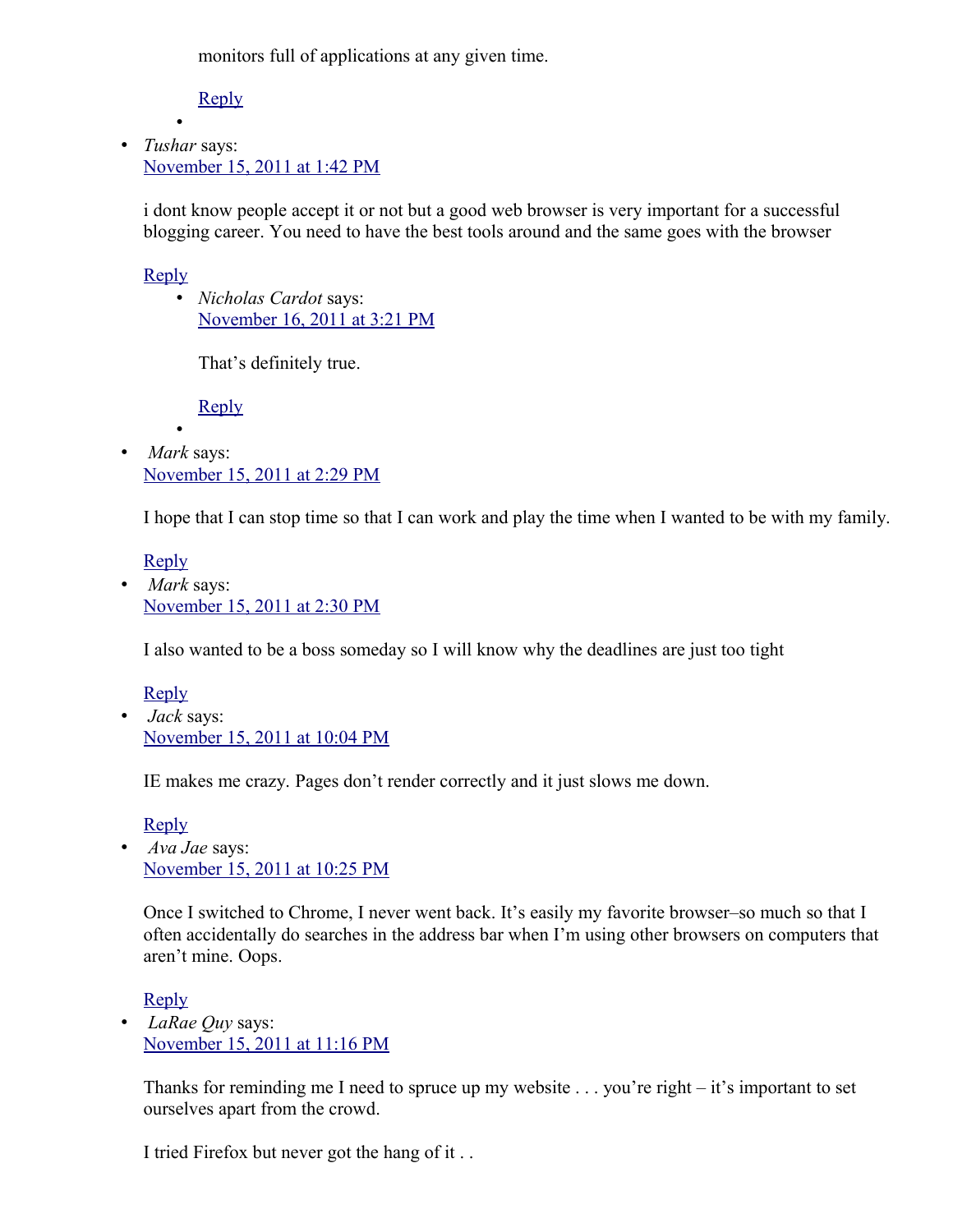[Reply](http://www.sitesketch101.com/boost-your-online-productivity/?replytocom=44915#respond)

• *Prakash* says: [November 16, 2011 at 5:17 AM](http://www.sitesketch101.com/boost-your-online-productivity/#comment-44922)

Hi Nic,

Using Chrome, Firefox, Safari instead of IE is a must for every one. Moreover being a web developer I hate IE, my site was not showing properly in IE (but the issue is solved now).

Now getting to this post  $\rightarrow$  I guess my productivity tends to decrease as I invest more time in doing the same task and I guess it happens with everyone. So just let me know if you have any idea for that.

My latest Post: [Top 10 Benefits of Comments in SEO](http://www.seohunting.com/seo-tips/top-10-benefits-of-comments-in-seo/)

[Reply](http://www.sitesketch101.com/boost-your-online-productivity/?replytocom=44922#respond)

• *Ruby@Dazeinfo* says: [November 17, 2011 at 2:01 AM](http://www.sitesketch101.com/boost-your-online-productivity/#comment-44939)

As my point of view a good web browser is the most important for increasing our online productivity.I am using Mozilla-Firefox.it has so many plug-in.It is very helpful for all bloggers.

[Reply](http://www.sitesketch101.com/boost-your-online-productivity/?replytocom=44939#respond)

• *Ruby@Dazeinfo* says: [November 17, 2011 at 2:06 AM](http://www.sitesketch101.com/boost-your-online-productivity/#comment-44940)

As my point of view a good web browser is the most important for increasing our online productivity.I am using Mozilla-Firefox.it has so many plug-in.It is very helpful for all bloggers.

[Reply](http://www.sitesketch101.com/boost-your-online-productivity/?replytocom=44940#respond)

• *Robin Jennings* says: [November 18, 2011 at 1:02 AM](http://www.sitesketch101.com/boost-your-online-productivity/#comment-44956)

On a particular day when I need to concentrate I close my Email and Twitter Feed and simply not check it for 4 hours.

Its amazing how productive you are when you're not distracted.

[Reply](http://www.sitesketch101.com/boost-your-online-productivity/?replytocom=44956#respond) • *Garry Stafford* says: [November 18, 2011 at 12:25 PM](http://www.sitesketch101.com/boost-your-online-productivity/#comment-44959)

Hey Nick,

Thanks for the suggestions. Love Dropbox!

Never considered placing the taskbar on the side. My desktop monitor is pretty big but my laptop is lacking, esp vertical real estate. Placed it on the side, and I'm sold. Not a week. A matter of minutes, it just works! Thanks!

[Reply](http://www.sitesketch101.com/boost-your-online-productivity/?replytocom=44959#respond) • *Allie* says: [November 22, 2011 at 9:34 PM](http://www.sitesketch101.com/boost-your-online-productivity/#comment-45008)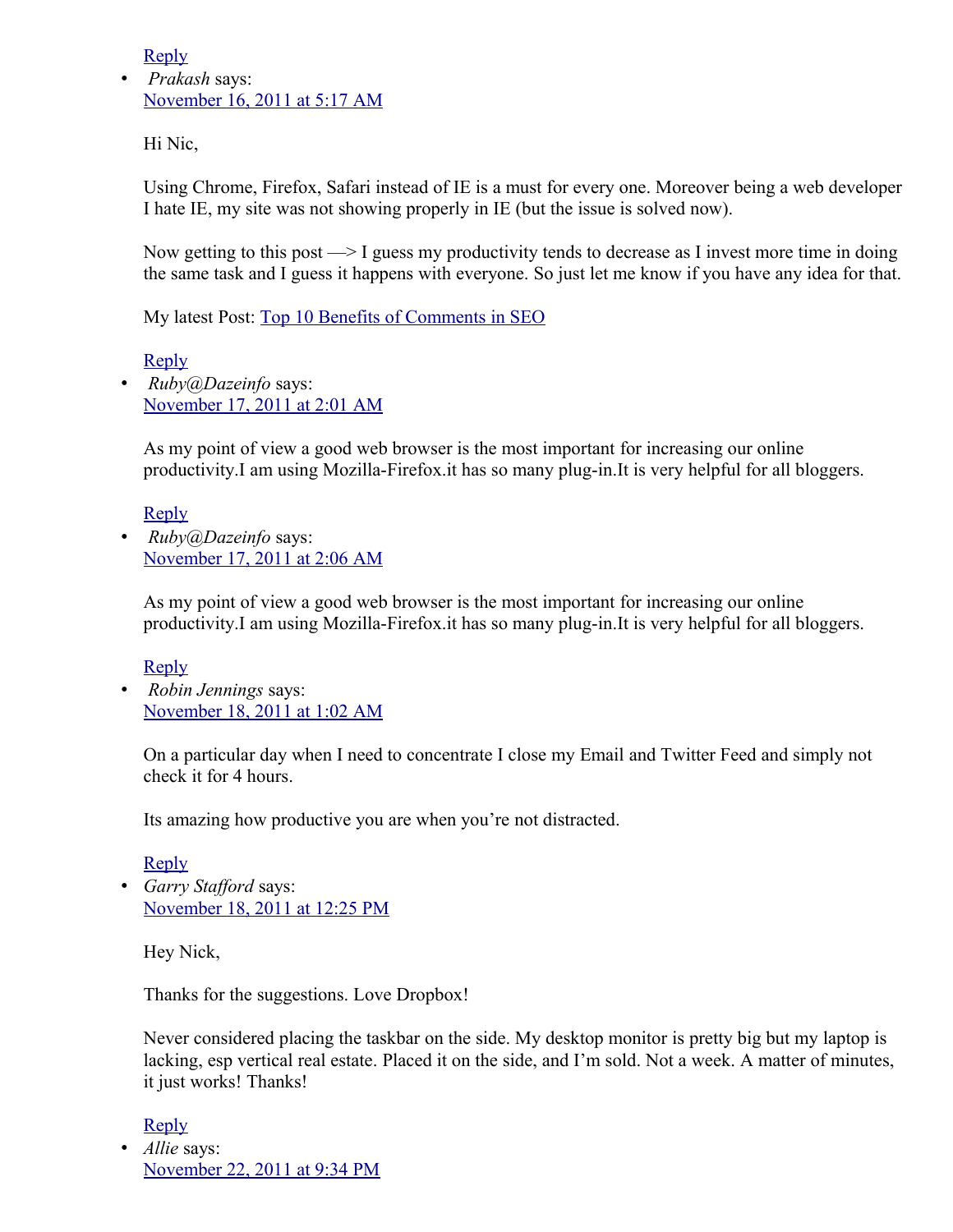Nicolas,

Always have to challenge me, don't you? Well, I already have intelligent people under my roof- my kids.

They already moved their task bars to the side.

My son just taught me about Drop Box (he puts all his school projects in it for sharing with me and saving.)

Everyone here uses Firefox and Chrome.

They are forced to read above their level.

And I'm pretty sure my son can solve that dot problem.

There. I got my kids challenging themselves already. That means I MUST raise the bar for myself soon. LOL.

Great read. I'll think about that task bar thing. Creature of habit and all.

 $~\sim$ Allie

[Reply](http://www.sitesketch101.com/boost-your-online-productivity/?replytocom=45008#respond)

• *ecuador crafts* says: [November 24, 2011 at 11:45 AM](http://www.sitesketch101.com/boost-your-online-productivity/#comment-45019)

great blog…..personally i use Firefox but your tips seem worth trying. Moving my taskbar to the side so there is more verticle space. The improvement minor should help with productivity.thanks for your help..

[Reply](http://www.sitesketch101.com/boost-your-online-productivity/?replytocom=45019#respond)

• *Cheryl* says: [November 25, 2011 at 11:42 AM](http://www.sitesketch101.com/boost-your-online-productivity/#comment-45025)

It is very unusual to try. A week huh? Never going back,

[Reply](http://www.sitesketch101.com/boost-your-online-productivity/?replytocom=45025#respond) • *Paul* says: [December 2, 2011 at 5:31 PM](http://www.sitesketch101.com/boost-your-online-productivity/#comment-45076)

I agree the only way to really improve yourself and push your limits is to take a step out of your comfort zone, force yourself in the right direction

[Reply](http://www.sitesketch101.com/boost-your-online-productivity/?replytocom=45076#respond)

• *klaus* says: [December 10, 2011 at 8:15 AM](http://www.sitesketch101.com/boost-your-online-productivity/#comment-45119)

thanks for a great post.

I do that every Sunday I sit down and spend 30 minutes to create a schedule for next week so I can see what time I should do what. that way I get things done without sitting and running around in the same.

[Reply](http://www.sitesketch101.com/boost-your-online-productivity/?replytocom=45119#respond)

• *Robert* says: [December 15, 2011 at 5:34 AM](http://www.sitesketch101.com/boost-your-online-productivity/#comment-45148)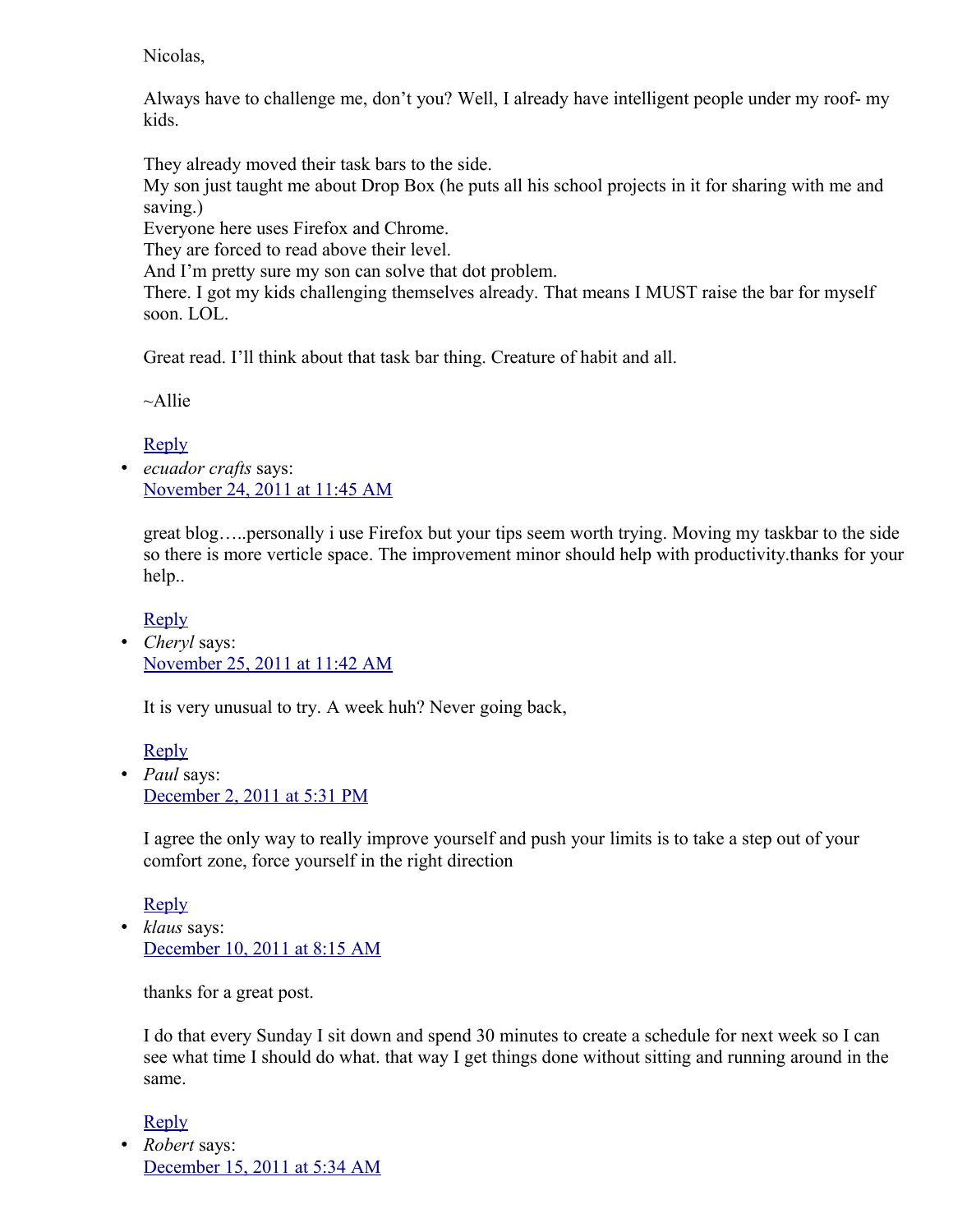I've been using Internet Explorer for years (probably just because it was already pre-installed on my PC). A few months ago, I installed Google Chrome and I realized that this is an entirely different world – so much faster, so much better… Now I wonder how I could have gone so long with what is probably the worst browser you can use.

[Reply](http://www.sitesketch101.com/boost-your-online-productivity/?replytocom=45148#respond)

• *Kane at Hood Web Management* says: [December 18, 2011 at 4:50 AM](http://www.sitesketch101.com/boost-your-online-productivity/#comment-45175)

I've had my start menu on the left hand side of the screen for almost 8 years now and it's amazing how much better it is. You can also see many more task bar items at a glance.

I'd also recommend Spideroak as a Dropbox alternative. I think they do 2 or 5 GB free, they're cheaper for upgraded accounts, and they've got a great security policy I haven't seen elsewhere.

[Reply](http://www.sitesketch101.com/boost-your-online-productivity/?replytocom=45175#respond) • *Tom Smith* says: [December 18, 2011 at 10:27 AM](http://www.sitesketch101.com/boost-your-online-productivity/#comment-45177)

Awsome read, I have learned a lot from this.

[Reply](http://www.sitesketch101.com/boost-your-online-productivity/?replytocom=45177#respond) • *Loc* says: [December 19, 2011 at 10:34 PM](http://www.sitesketch101.com/boost-your-online-productivity/#comment-45184)

I totally agree. Internet Explorer sucks even after you do an update but I still have IE around. I do web design on the side, so I would need to see what it looks in IE as well as Firefox (which is 100% better) and Chrome.

[Reply](http://www.sitesketch101.com/boost-your-online-productivity/?replytocom=45184#respond) • *Swamykant* says: [December 28, 2011 at 11:41 AM](http://www.sitesketch101.com/boost-your-online-productivity/#comment-45220)

Last year, I felt that 24 Hours is no more enough. However now things have changed..

I am sure these tips will help you to max.

[Reply](http://www.sitesketch101.com/boost-your-online-productivity/?replytocom=45220#respond)

• *Shivkumar* says: [January 3, 2012 at 4:06 AM](http://www.sitesketch101.com/boost-your-online-productivity/#comment-45234)

As my point of view a good web browser is the most important for increasing our online productivity.I am using chrome.it has so many plug-in.I got this article really very useful thanks a lot

[Reply](http://www.sitesketch101.com/boost-your-online-productivity/?replytocom=45234#respond)

• *Sheshnath* says: [January 4, 2012 at 1:51 AM](http://www.sitesketch101.com/boost-your-online-productivity/#comment-45237)

I think I acme at right place you have many thing to share really nice article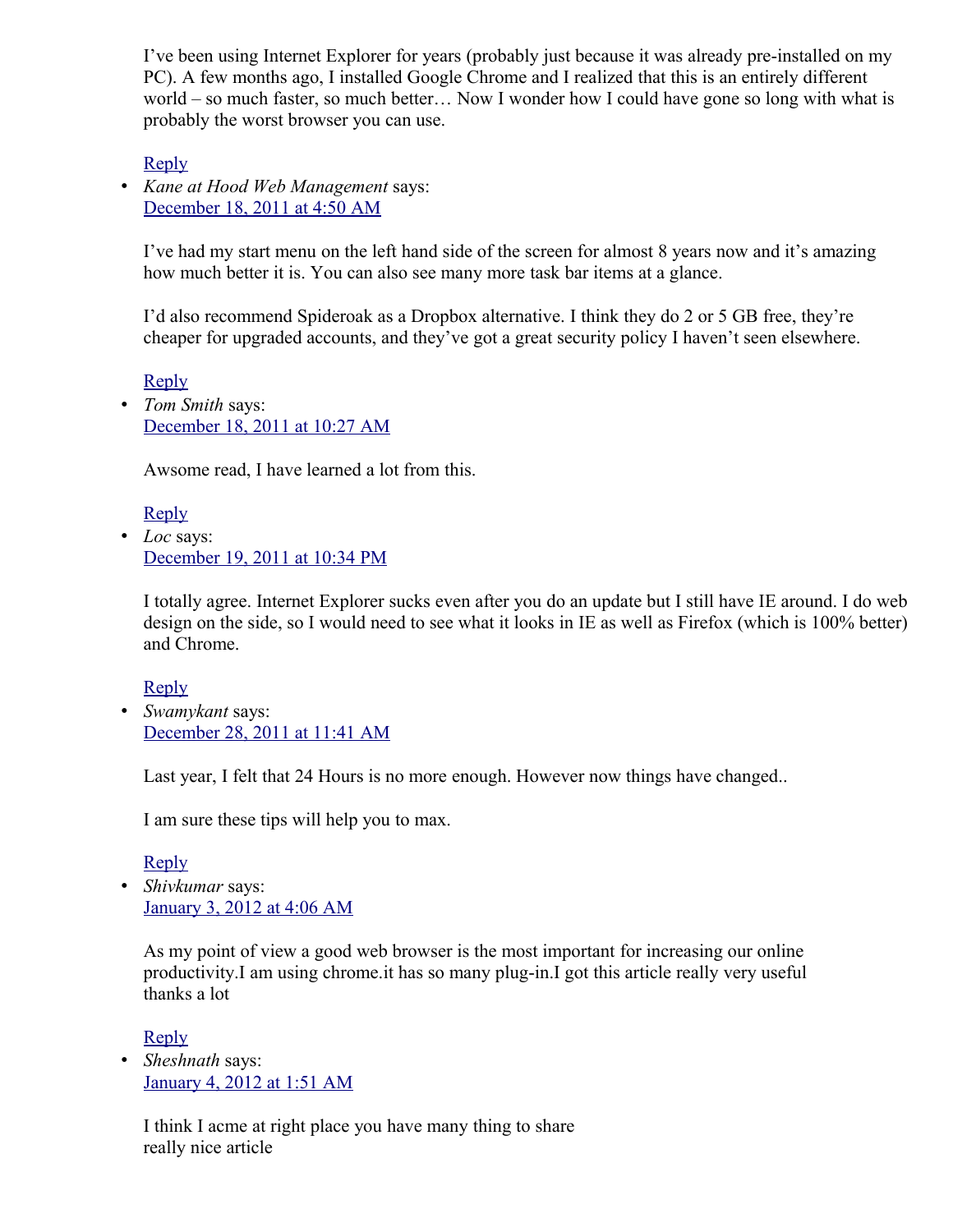[Reply](http://www.sitesketch101.com/boost-your-online-productivity/?replytocom=45237#respond)

• *GC* says: [January 4, 2012 at 8:12 AM](http://www.sitesketch101.com/boost-your-online-productivity/#comment-45241)

For anyone looking to boost their productivity i strongly suggest you get the book "Eat that frog" by Brian Tracy.

The premise of the book is to pick one task each night before you go to bed that will be the focus of your energy the next day. And then when you wake up the next day you immediately start working on it.

I have found it to increase my productivity so much and provide clarity in my mission.

[Reply](http://www.sitesketch101.com/boost-your-online-productivity/?replytocom=45241#respond)

• *Kim* says: [January 4, 2012 at 9:04 AM](http://www.sitesketch101.com/boost-your-online-productivity/#comment-45242)

I agree with 4 of the steps, but I won't recommend a dropbox account other than for purely private matters. It's never 100% secure to share files over the internet and when you share business related documents, it's just asking for trouble.

[Reply](http://www.sitesketch101.com/boost-your-online-productivity/?replytocom=45242#respond)

• *Robert* says: [January 10, 2012 at 5:22 AM](http://www.sitesketch101.com/boost-your-online-productivity/#comment-45276)

I'm constantly switching between my PC and my Laptop and recently I signed up for a free Dropbox account and this makes life just so much easier. Thanks for sharing your great tips – if only I had discovered Dropbox a bit earlier.

#### [Reply](http://www.sitesketch101.com/boost-your-online-productivity/?replytocom=45276#respond)

• *Nicholas Cardot* says: [January 13, 2012 at 3:51 PM](http://www.sitesketch101.com/boost-your-online-productivity/#comment-45298)

I felt the same way when I started using it. I love it. It's so helpful. Plus you can log into the dropbox website and access files directly from a browser if you're on a public computer or on a friend's computer. I use it at school on their computers.

[Reply](http://www.sitesketch101.com/boost-your-online-productivity/?replytocom=45298#respond)

•

• *Amber* says: [January 19, 2012 at 11:29 PM](http://www.sitesketch101.com/boost-your-online-productivity/#comment-45331)

You know, I'm guilty of having my dock on the bottom even though I have a 16:9 screen. I should look into whether or not there are any apps which split the dock between either side of the screen. I have a ton of program icons on it, and if I moved it to the side of the screen, I'd end up with eensyweensy icons! But, you make a very good point about real estate on my screen.

Eliminating IE as my browser was the best thing I ever did as far as accessing the internet goes. I can't remember the last time that I actually used it as my main browser. Sometime before Y2K I think? It's hard to remember when Netscape came about. I'm always stunned when I hear people talk about using it still today! I know I was definitely using Netscape exclusively 10 years ago. I just took a trip down memory lane, actually, looking up versions of Netscape and when they were out. I think I